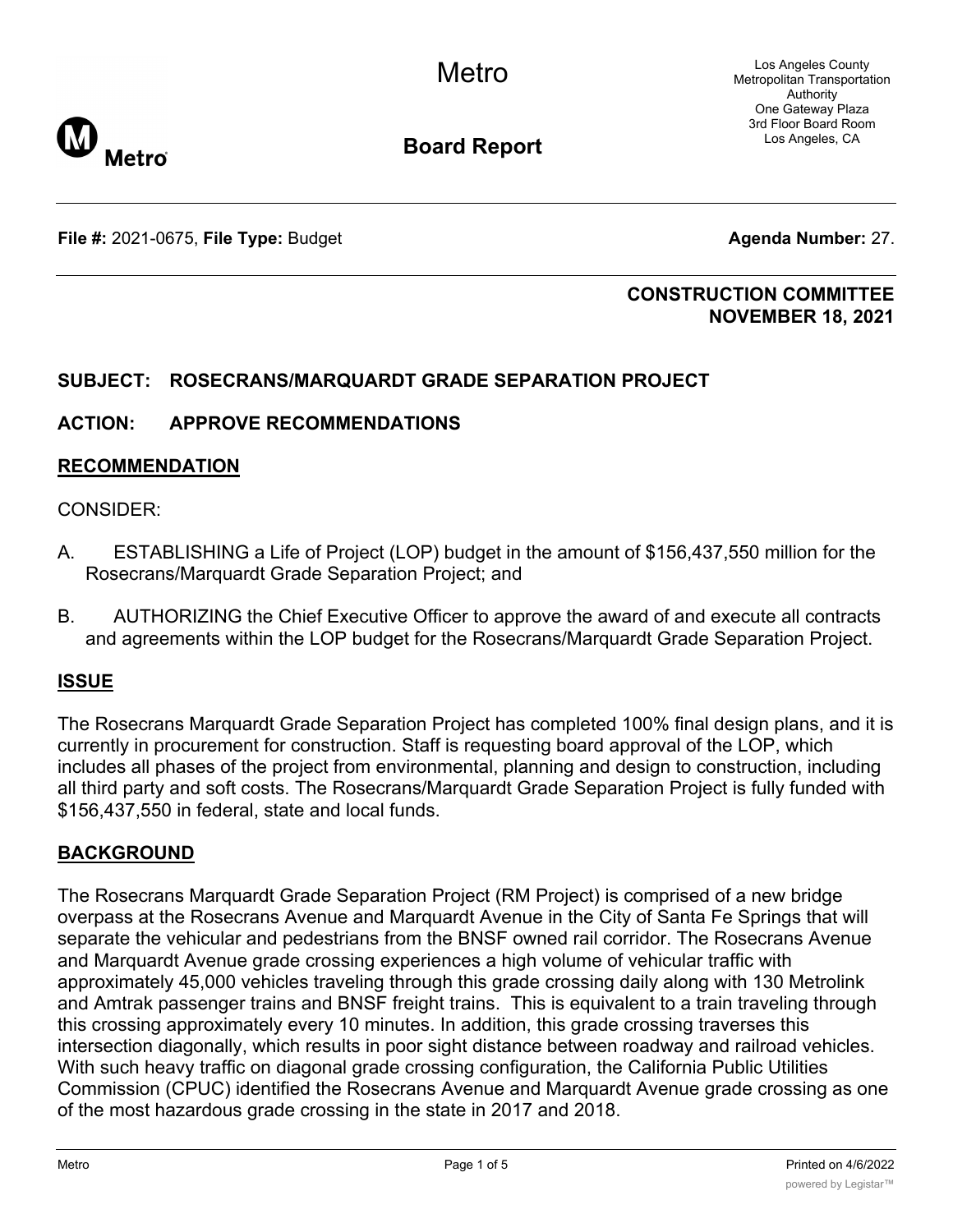The RM Project is an important regional rail project that will enable an increase of Metrolink and Amtrak passenger trains and accommodate the future California High Speed Rail service along this corridor.

### **DISCUSSION**

Staff is recommending approval of the LOP budget in the amount of \$156,437,550 million for the RM Project, which is fully funded with federal, state and local funds. The RM Project has completed the final design, and it is currently in procurement for construction. The LOP has been established for \$156,437,550 million, including environmental, planning preliminary engineering, final design, construction, construction management support services, construction administration, real estate acquisitions, building demolitions, advanced utility relocations, third-party costs, legal, permits, & professional liability insurance, etc. The RM Project is a grade separation project that received CEQA Notice of Statutory exemption on February 29, 2016, and has also completed NEPA Findings of No Significant Impact Environmental Assessment on November 7, 2018.

| <b>Scope Description</b>                                   | <b>Total Cost (in millions)</b> |
|------------------------------------------------------------|---------------------------------|
| Planning, Environmental & Preliminary Engineering          | \$1.970                         |
| Final Design Services & Design Support During Construction | \$5.998                         |
| <b>Real Estate Acquisition</b>                             | \$57.0                          |
| Soft Costs (Legal. Testing, etc.) & Third Party Costs      | \$15.469                        |
| <b>Early Demolition &amp; Advance Utility Work</b>         | \$6.0                           |
| Construction including 4% cost escalation & contingency    | \$70.0                          |
| <b>TOTAL</b>                                               | \$156.437                       |

A key component to the Rosecrans/Marquardt Avenue intersection with BNSF railroad crossing Is safety. The construction of a new separated bridge overpass will significantly improve safety, eliminate the possibility of train to vehicle collisions, reduce vehicle delays, and enhance the environment. This project is also an important regional rail project that will enable an increase in Metrolink and Amtrak passenger trains and accommodate the future California High Speed Rail service along this corridor.

There are no existing bike lanes located along Rosecrans Avenue or Marquardt Avenue. However, the LA Metro/Gateway Council of Governments Strategic Transportation Plan outlines the future construction of a class II bikeway facility on Rosecrans Avenue. The construction plans show the proposed Rosecrans to be 102' wide with 6 lanes, 8 feet wide sidewalks on both sides, and therefore there will be sufficient room for future bike lanes.

#### Real Estate Acquisitions

Metro Real Estate is responsible for all property acquisitions and easements, including six industrial properties, two commercial properties, various partial and temporary easements, and 15 temporary construction easements (TCEs). All Property acquisitions have been completed in compliance with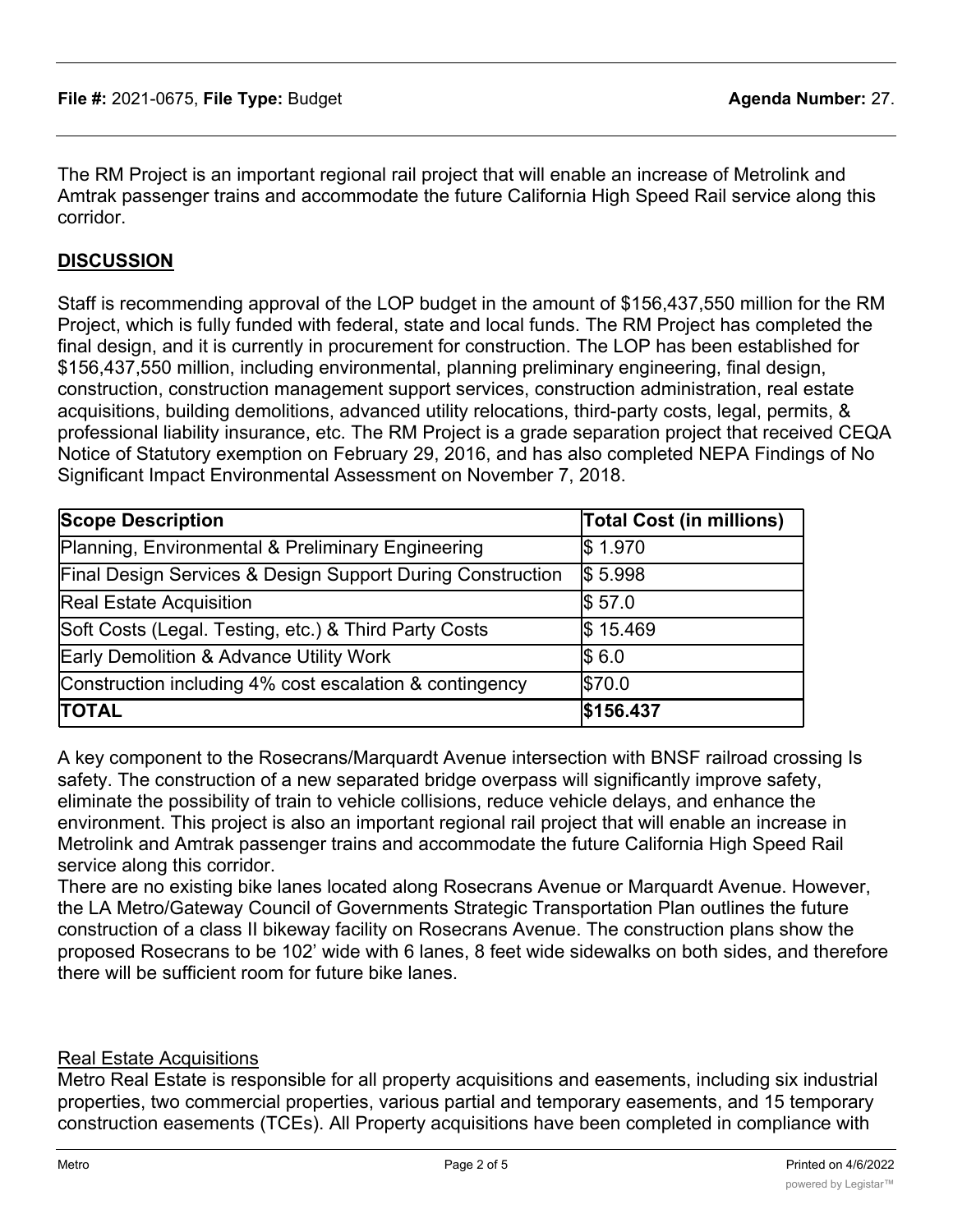### **File #:** 2021-0675, **File Type:** Budget **Agenda Number:** 27.

the Uniform Relocation Assistance and Real Property Acquisition Policies Act of 1970, as amended by the Surface Transportation and Uniform Relocation Assistance Act of 1987 as well as the State of California land acquisition laws. Since this Project includes funding from federal and state sources, the Right-Of-Way (ROW) Certification was required prior to construction authorization. Metro Real Estate has already obtained the ROW Certification approval from Caltrans and has effective Orders of Possession (OP) on all properties and is ready for the start of construction.

### Advanced Utility Relocations

The advanced utility relocation work was undertaken under the Cooperative & Funding Agreement with the City of Santa Fe Springs, signed and executed in July 2018. The cooperative agreement includes a section entitled "Relocation of City Utilities & Private Utilities" for the project. Under this agreement, the City of Santa Fe Springs sent written notice to all utility owners whose facilities were in conflict with the project, instructing them to relocate or remove the conflicting facilities at the utility owner's cost in accordance with City's Franchise Agreement with each utility owner. Utlizing the City's Franchise Agreement, enabled the project to proceed with the advance utility relocation, maintaining project schedule, significantly reducing project risks and saving the project more than \$10 million. This is an initial step in the Metro-staff proposed county-wide approach as part of our program-wide cost containment initiative.

Utility work began in early 2020 , and the relocation of gas and Verizon's telecommunication lines has already been completed. Frontier's and Charter/Spectrum's communication lines relocation work is currently in progress and will be completed by January 2022.The Southern California Edison (SCE) electrical work involves the relocation of nine (9) overhead steel poles and replacement of six (6) overhead wood poles and being completed in three (3) phases. SCE has already completed the first phase and anticipating completing the second phase by the end of January 2022. SCE's Phase-3 is in the fill area west of railroad tracks and will need to be completed concurrently with the grading and roadway construction of the new bridge overpass due to the significant change in grade.

### Demolition Work

In preparation for the advance utility work, early demolition work began in early 2020 where a total of eight (8) buildings are to be demolished and four (4) buildings have already been cleared from the project site. The remaining 4 buildings are scheduled to be demolished by beginning in early November 2021 and be completed by January 2022 and ready for the construction work to begin. **DETERMINATION OF SAFETY IMPACT**

The approval of Board action will not have an impact on established safety standards. This Project will substantially improve safety as it is a grade separation of the roadway from active railroad right-of -way. With this Project, the at-grade crossing will be closed, eliminating the possibility of train to vehicle collisions at this intersection and improving traffic conditions. All aspects of the Project will be designed to be in accordance with BNSF's current design standards and will be in accordance with the General Orders of the California Public Utilities Commission.

### **FINANCIAL IMPACT**

The Rosecrans/Marquardt Grade Separation Project is fully funded with \$156,437,550 in local, state and federal grants as listed in Table 1.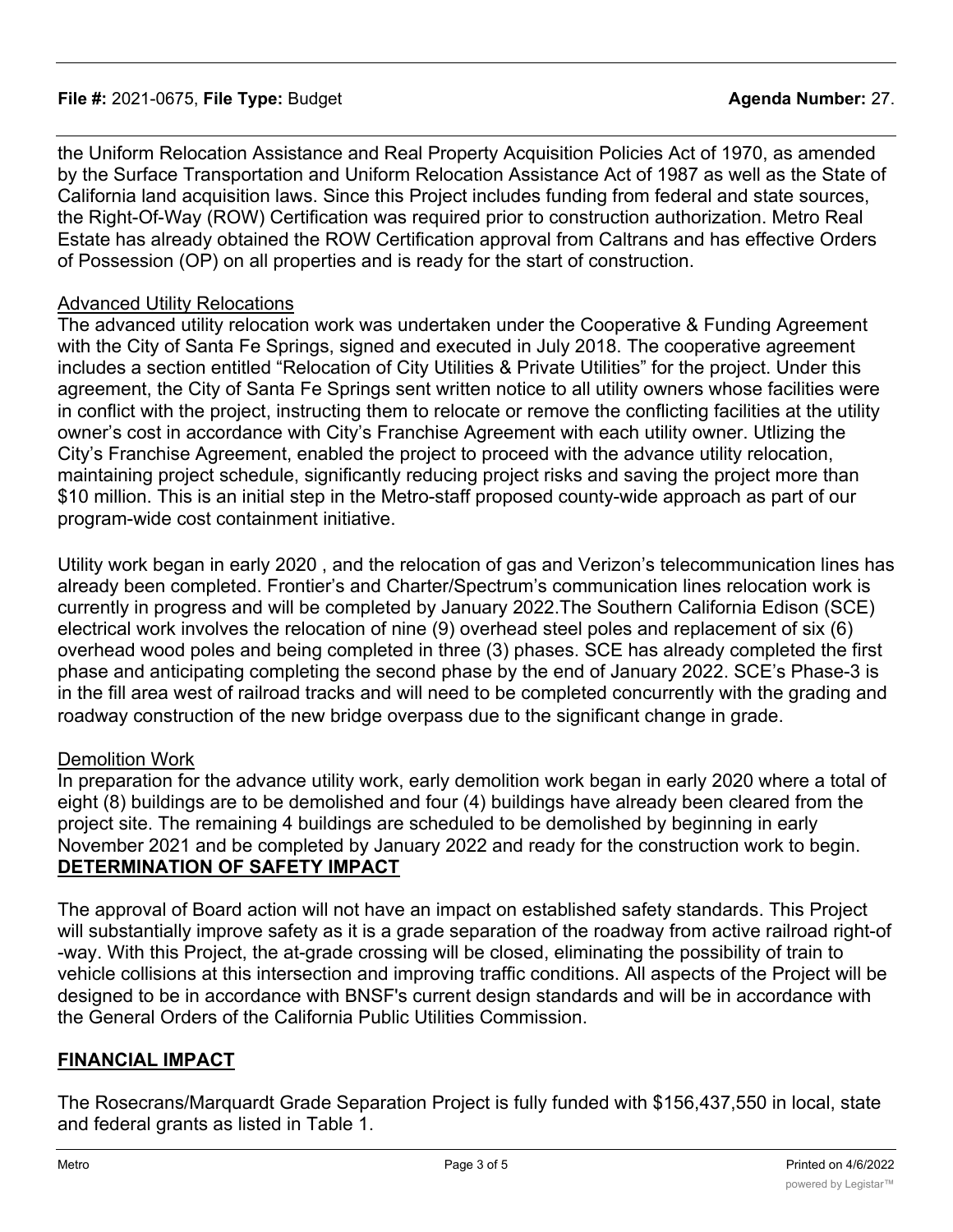| <b>TABLE 1 SOURCES OF FUNDS</b>                                                        | <b>AMOUNT</b> (in million) |
|----------------------------------------------------------------------------------------|----------------------------|
| California High Speed Rail Prop 1A                                                     | \$76.665                   |
| California Public Utilities Commission Section 190- City of Santa<br><b>Fe Springs</b> | \$15.0                     |
| <b>BNSF Railway</b>                                                                    | \$7.272550                 |
| Measure R 20% Highway                                                                  | \$26.5                     |
| <b>Federal Transportation Investment Generating Economic</b><br>Recovery               | \$15.0                     |
| California Senate Bill 1 Trade Corridor Enhancement Program<br>(TEP)                   | \$7                        |
| California State Transportation Improvement Program                                    | \$9                        |
| <b>TOTAL</b>                                                                           | \$156.437550               |

The funding required for FY22 is included in cost center 2415, Regional Rail, Project No. 460066, Task 6.3.01.03. This is a multi-year project and with Board approval, the future fiscal years (FY23, FY24, and FY25 - See Attachment A - LOP Cash Flow) will be budgeted by Metro Cost Center Manager and Chief of Program Management.

### Impact to Budget

The funding sources are subject to change based on availability and eligibility at the time of expenditure. The funding sources are not eligible to be used for Metro bus/rail operating or capital budget expenses.

# **EQUITY PLATFORM**

From the beginning, the project team initiated a robust public engagement campaign that included a scoping meeting, community meeting and a public hearing, and stakeholder briefings. Informational materials, such as fact sheets and FAQs, a project website, Helpline and emails were established and made accessible to all the public. These outreach efforts will continue through construction. The project area is zoned as light industrial and is populated with industrial and commercial buildings. There are no residential buildings within the project area.All the acquired properties and the relocated businesses were relocated and received compensation in compliance with the Uniform Relocation Assistance and Real Property Acquisition Policies Act of 1970. This project has established a 12% DBE participation goal.

# **ALTERNATIVES CONSIDERED**

The Board may choose not to move forward with the approval of LOP budget. This is not recommended as LOP is based on actual bids that provide an accurate construction cost forecast. Also, the LOP budget approach is consistent with Metro's capital project delivery approach. Additionally, schedule delays and cost overruns will occur if the LOP budget is not approved.